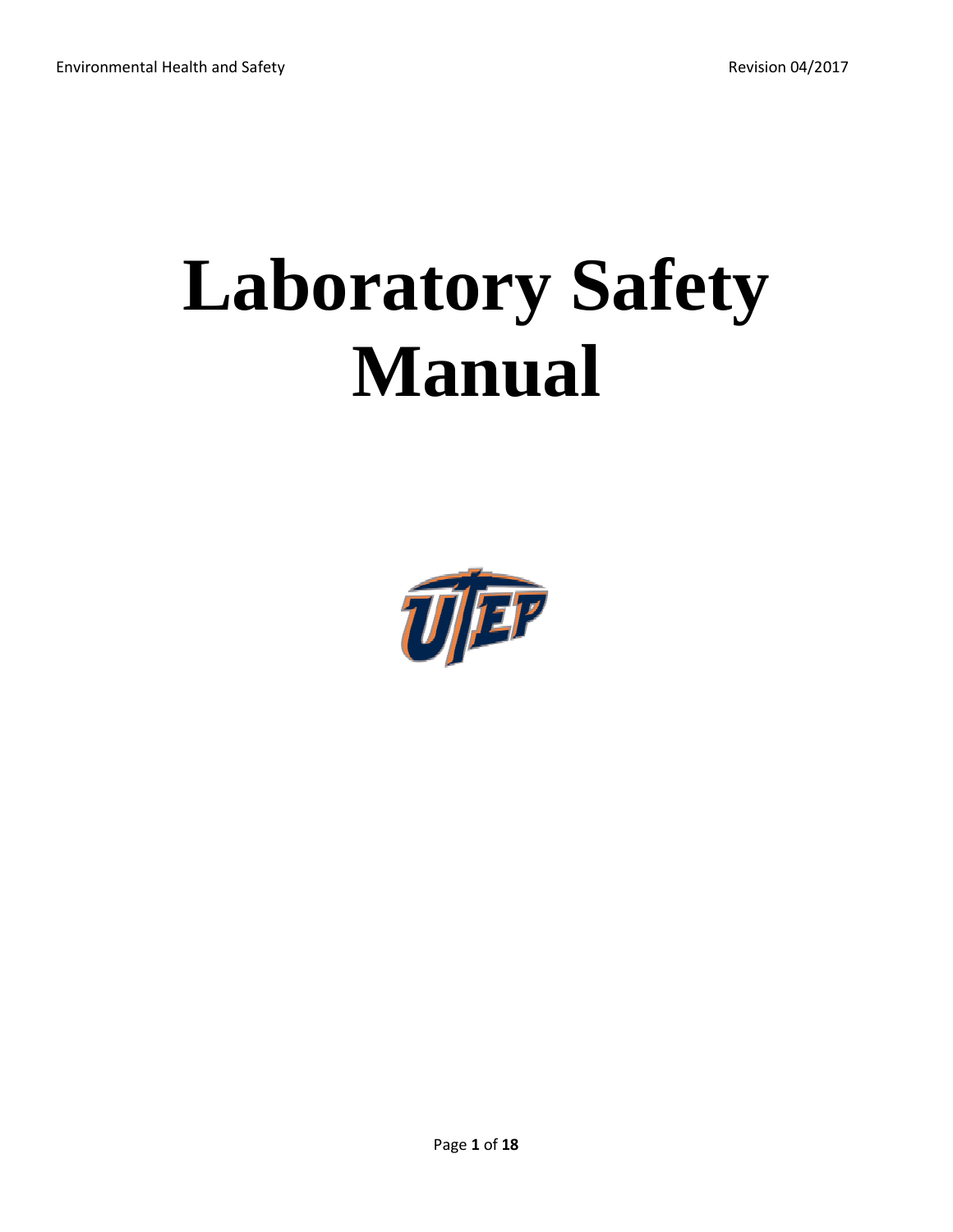# **Laboratory Safety Manual**

# **Foreword**

This Laboratory Safety Manual has been provided by the University Environmental Health and Safety (EH&S) Office to establish basic procedures and to promote safety practices in UTEP's laboratories. This manual is not intended to cover every procedure and only touches on certain generic subjects. Separate manuals covering special hazards and situations and are available through the EH&S office. Other references are noted in the text and the bibliography.

This manual provides information to faculty, researchers, and students which will assist them in meeting their goals in an environmentally-sound and safe manner.

Information has been included concerning use and storage of chemicals; use of personal protective equipment; safety practices; and the proper method of waste disposal. This information is intended to minimize physical and health hazards to researchers and the University community while preventing pollution of our environment.

Laboratory users should use this information to supplement their Safety Plan for their specific operations and to correlate those operations with this manual. Assistance in developing specific safety plans is available from the EH&S office.

This Laboratory Safety Manual is intended to meet the requirements of the Federal Laboratory Safety Standard. It describes policies, procedures, equipment, personal protective equipment and work practices that are capable of protecting employees from the health hazards in laboratories. All laboratory workers must be made aware of this plan. New employees must review the plan and receive safety training before beginning work in the laboratory. The plan must be available to all laboratory workers at all times.

Every University faculty member, researcher, and laboratory user should review this manual, be familiar with its contents, and keep it handy for reference.

For questions or other information, please contact EH&S at the following:

Environmental Health and Safety Department Carl Hertzog Building, Rm. 170 500 West University Avenue El Paso, Texas 79968-0648 (915) 747-7124 **[eh&s@utep.edu](mailto:eh&s@utep.edu)**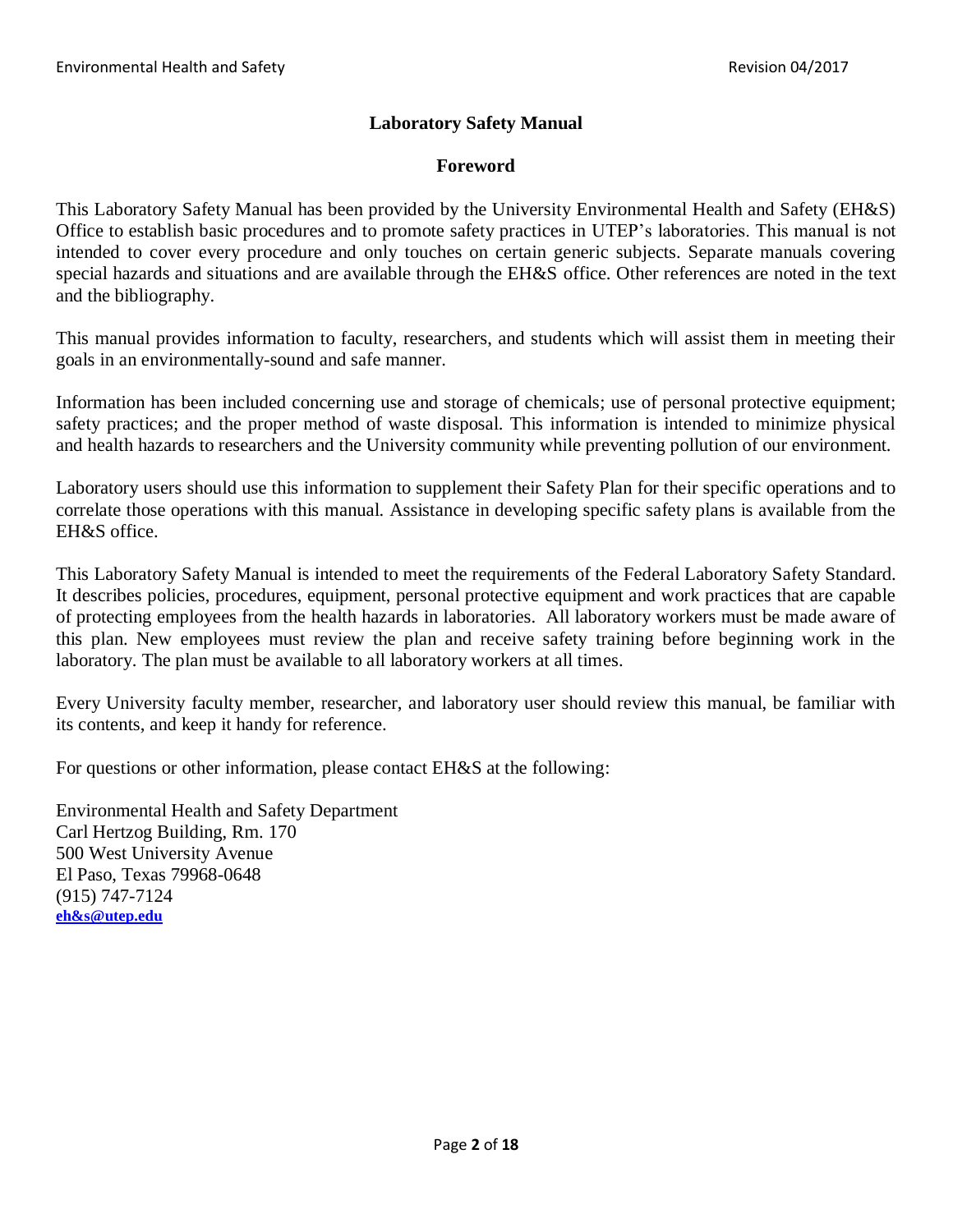# **Laboratory Safety Manual**

## **Introduction**

Everyone in the lab is responsible for his or her own safety and for the safety of others. As part of your introduction to the laboratory, before starting experiments in any lab, become familiar with the procedures, chemicals, and safety equipment in each area that you will be using. If you don't understand something, ask! It is much better to ask 100 questions on safety than to cause one accident.

The following guidance on personal practices and housekeeping is recommended for your safety.

#### **Personal Practices**

- To help prevent skin contact with corrosive, toxic, or hot liquids, laboratory protective clothing should cover your arms, main torso, legs, and feet. Do not wear tank tops, shorts, sandals, or open toe shoes in the lab.
- Do not allow children or pets in laboratories.
- Never mouth pipette anything.
- Be aware of dangling jewelry, loose clothing, or long hair that might get caught in equipment.
- Designate and use non-lab areas for eating and drinking.
- Chemical/biological refrigerators and storage areas are not to be used to hold or consume food and drinks.
- Use lab coats, gloves, other personal protective clothing safely in the lab.
- Never work alone in the lab if avoidable. If you must, make someone aware of your location so they can check on you periodically.
- Wash your hands frequently throughout the day and before leaving the lab.
- Caution is always advised when wearing contact lenses in a lab. Chemical liquids and vapors can get behind or penetrate the plastic lens where water cannot wash the eye, causing severe damage.

#### **Housekeeping**

- Clean your work area throughout the day and before you leave at the end of the day.
- Clean (if necessary) equipment after use to avoid contaminating the next person who needs to use it.
- Keep all aisles and walkways in the lab clear to provide a safe walking surface and an unobstructed exit.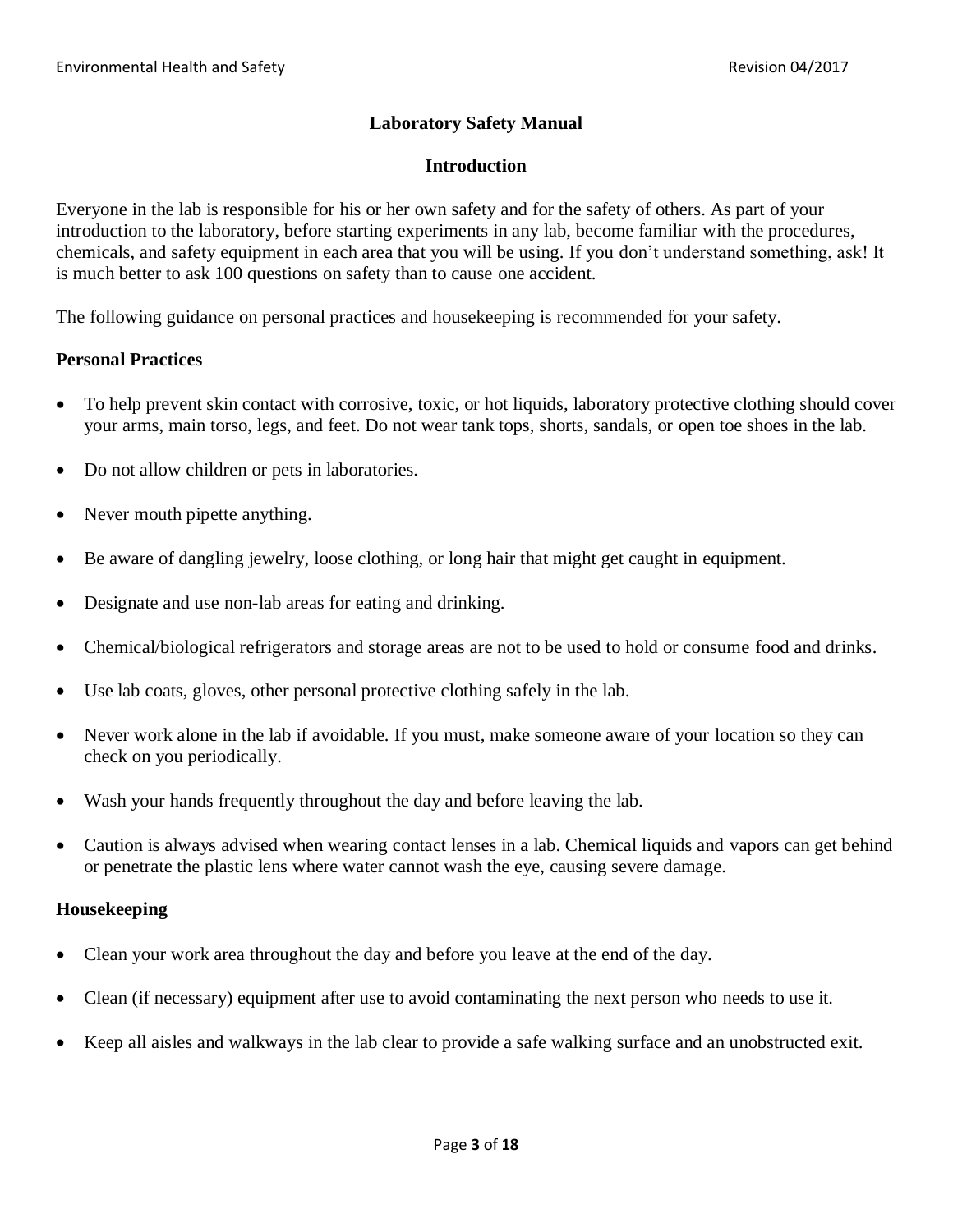# **Lab Techniques and Procedures**

This section deals with procedures and operating techniques and equipment commonly found within a laboratory setting. It is beyond the scope of this manual to describe all techniques and equipment, which may be used in a lab. For further information on this topic, refer to *Safety in Academic Chemistry Laboratories* published by the American Chemical Society.

# **Glassware**

- 1. Inspect all glassware before use. Repair or discard any broken, cracked, or chipped glassware in labeled appropriate containers provided by EH&S.
- 2. Tape or shield glass vacuum vessels to prevent flying glass in the case of an implosion. Also, tape or shield glass vacuum desiccators.
- 3. Do not use household Thermos bottles as a substitute for laboratory Dewar flasks; the walls are too thin.
- 4. Transport all glass chemical containers in rubber or polyethylene bottle carriers.
- 5. Fire polish all cut glass tubing and rods before use.
- 6. Practice the following when inserting glass tubes or rods into stoppers:
	- a. the diameter of the tube must be compatible with the diameter of the stopper,
	- b. fire polish the end of the glass tube,
	- c. lubricate the glass with water or glycerol,
	- d. wear heavy gloves and hold the glass no more than two inches from the end to be inserted,
	- e. insert the glass carefully with a twisting motion, and
	- f. remove stuck tubes by slitting the stopper with a sharp knife.

#### **Assembling Apparatus**

- 1. Keep work surfaces as uncluttered as possible.
- 2. Setup clean, dry apparatus, firmly clamped and away from the edge of the lab bench.
- 3. Use only equipment free from cracks, chips, or other defects.
- 4. Place a pan if possible under a reaction vessel or other container to contain liquid if the glassware breaks.
- 5. Do not allow burners or any other ignition sources nearby when working with flammable liquids.
- 6. Lubricate glass stopcocks.
- 7. Support and secure condensers and water hoses with clamps and wires. Be sure to direct the water hoses so that any drips from the hoses do not splash onto electrical wires, or apparatus.

8. Position items which are attached to a ring stand so that the center of gravity is over the base and not to one side.

9. Assemble apparatus so burners or baths can be removed quickly.

10. Use a vapor trap and confine the setup to a fumehood if there is a possibility of hazardous vapors being released.

11. Put the setup in a fumehood whenever conducting a reaction that could result in an implosion or explosion. Keep the sash pulled down. If it is not possible to use a fumehood, use a standing Lexon shield which is stabilized and secured.

12. Always wear a lab coat, gloves and proper eye and face protection.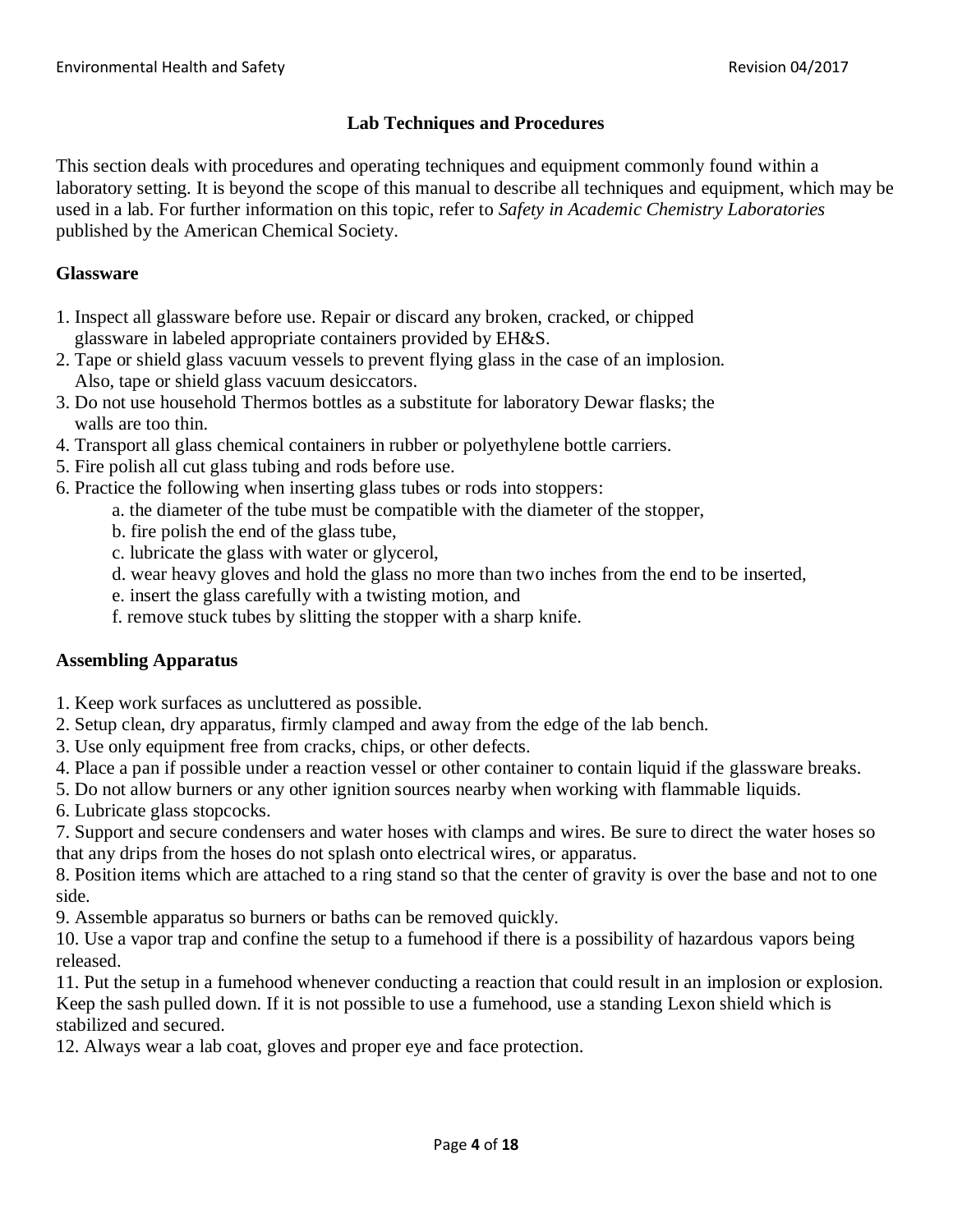# **Centrifuges**

1. Anchor tabletop centrifuges and place them where the vibration will not cause bottles to fall off the bench.

2. Always close the centrifuge lid while operating and stay with the centrifuge until it is running safely without vibration.

- 3. If vibration occurs, stop the centrifuge and check the load balances.
- 4. Regularly clean rotors and buckets with a non-corrosive cleaning solution.
- 5. Use sealed safety cups while centrifuging hazardous materials.

# **Ultraviolet Lamps**

1. Wear ultraviolet absorbing protective safety glasses while working with ultraviolet light.

2. Protect skin from potential burns due to ultraviolet light.

3. Shield any experiment in which ultraviolet light is used in order to prevent escape of the direct beam or scattered radiation.

#### **Lasers**

1. Always wear goggles that protect against the specific wavelength of the laser.

2. Never look directly at the beam.

3. Do not allow any reflective materials in or along the beam.

4. Post warning signs in laser areas. If possible, use a flashing light at the entrance to signal when the laser is in use.

#### **Separator Funnels**

1. Use caution when working with heated materials.

2. When a volatile solvent is used, swirl the unstoppered separator funnel first to allow some solvent to vaporize and to release pressure.

3. Close the funnel and invert it with the stopper held in place, then immediately open the stopcock to release pressure.

4. Do not vent the separator funnel near a flame or other ignition source. It is best to vent a separator funnel into a fume hood. Do not point it at yourself, a co-worker or equipment.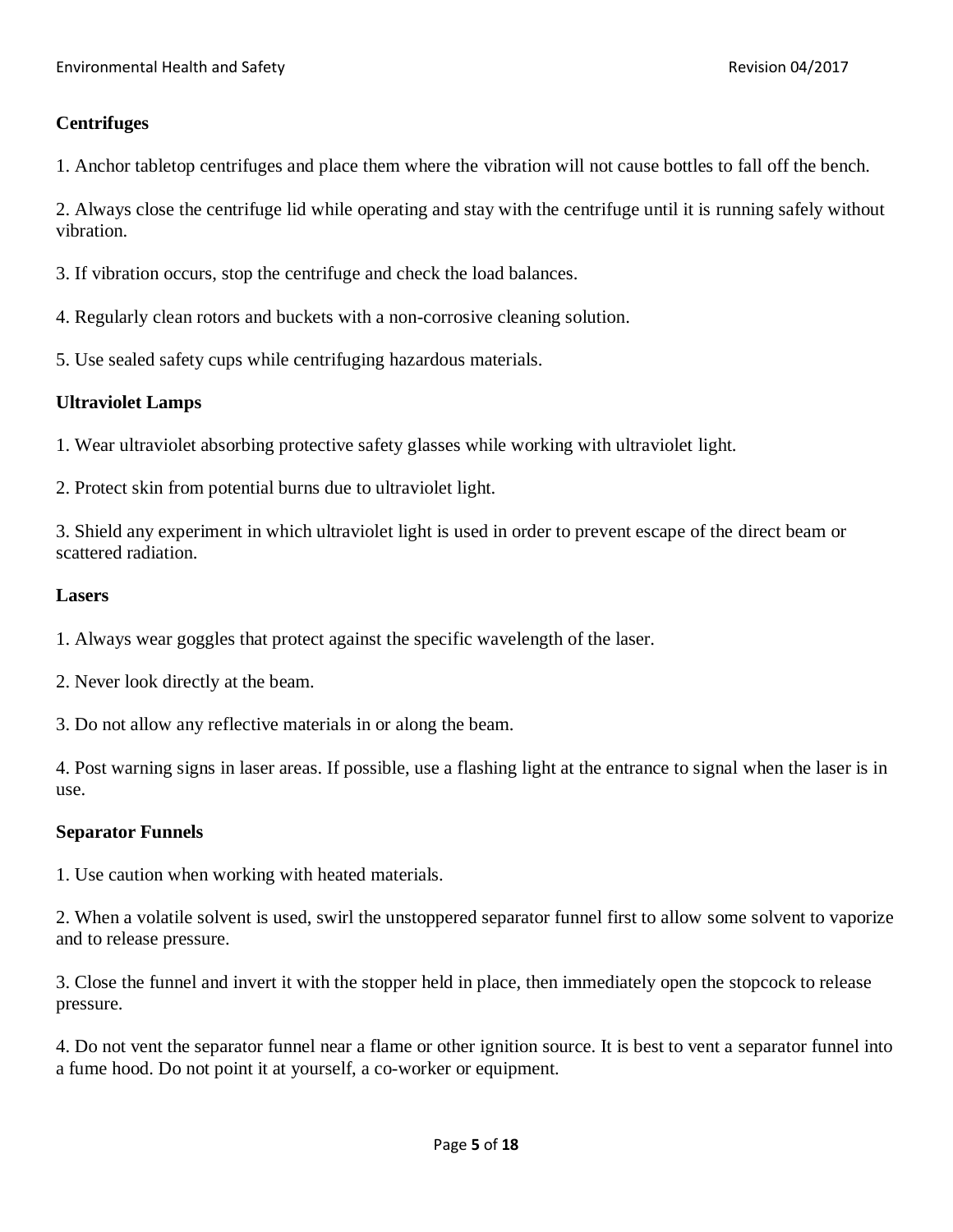5. Close the stopcock, swirl the funnel, then immediately open the stopcock with the funnel in an inverted position to vent the vapors again.

#### **Cooling Baths and Cold Traps**

1. Always use caution when working with cryogenic materials.

2. Use temperature resistant gloves and a face shield while slowly immersing an object to be cooled.

3. Do not pour cold liquid onto the edge of a glass Dewar flask when filling because the flask may break and implode.

4. Do not lower your head into a dry ice chest; since oxygen is deficient.

5. Wear temperature resistant gloves while handling dry ice. If no protection is used, severe burns can result.

## **Vacuum Pumps**

1. If at all possible, vent vacuum pump exhaust into a fume hood.

2. Guard all belt driven vacuum pumps to prevent hands or loose clothing from getting caught in the belt or pulley.

3. Place a trap between the vacuum pump and the apparatus.

## **Odors in the Lab**

At least once a month pour one liter of water into all floor drains and sinks in the lab, including cup sinks on lab benches and in fume hoods. If the traps are allowed to dry out, any odors present in the sanitary sewer system can come into the lab.

# **Electrical**

1. Adequate electrical outlets should be provided in the lab to prevent circuit overloading.

2. Examine all electrical cords periodically for signs of wear and damage. If damaged electrical cords are discovered, unplug the equipment and send it off for repair.

3. All equipment must be properly grounded.

4. If sparks are noticed while connecting electric equipment or if the cord feels hot, do not use this equipment until it can be serviced by an electrician.

5. Do not run electrical cords along the floor where they will be a tripping hazard and be subject to wear. If a cord must be run along the floor, protect it with a cord cover.

6. Do not run electrical cords above the ceiling. The cord must be visible at all times to ensure it is in good condition.

7. Do not plug too many items into a single outlet. Cords which enable you to plug more than one item in at a time should not be used. Multi-plug strips can be used if they are protected with a circuit breaker and if they are not over-used.

8. Do not use extension cords for permanent wiring. If you find that you must use extension cords all over the lab then it may be time to have additional outlets installed.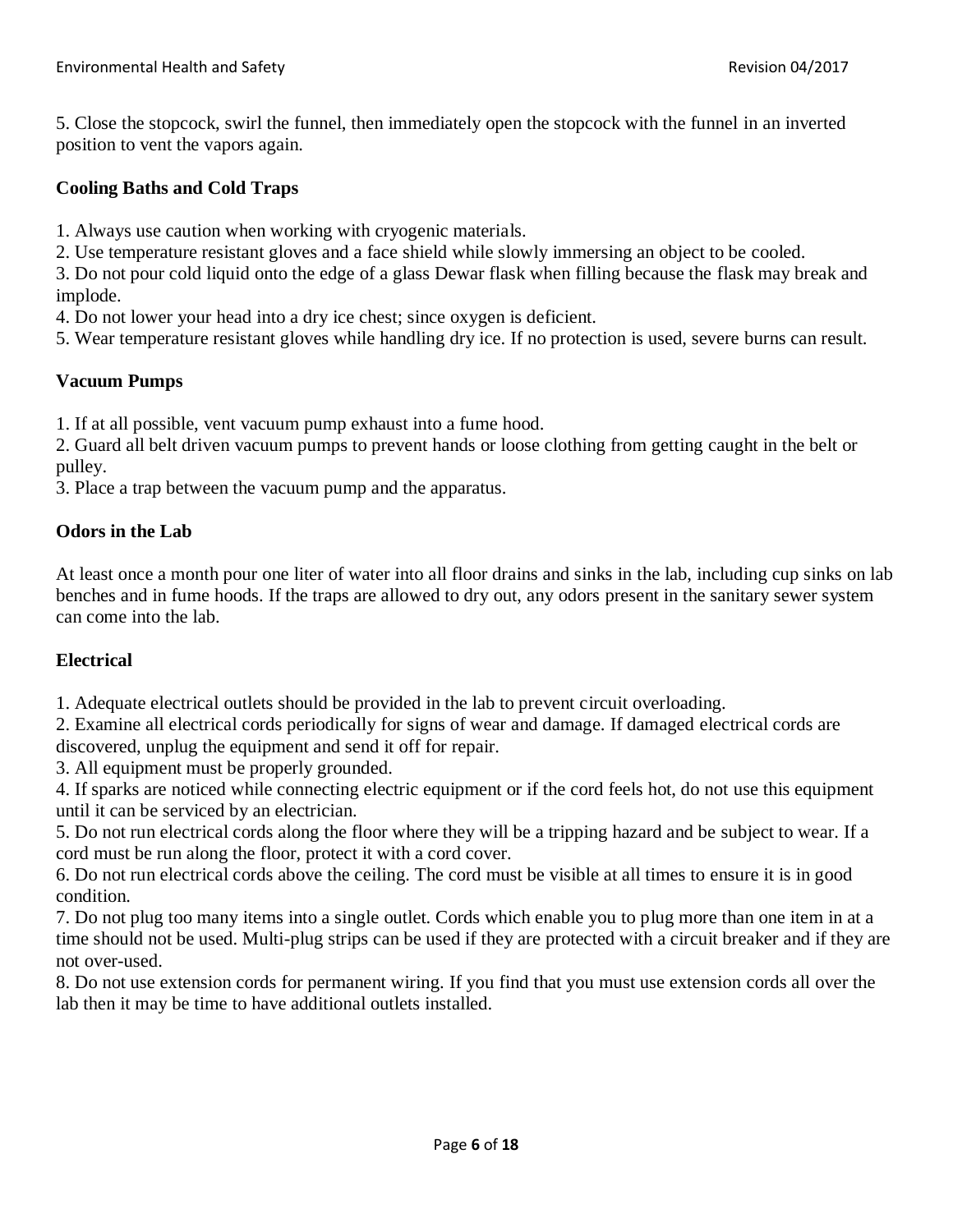# **Food and Drink in the Lab**

To avoid ingestion of hazardous chemicals follow these five guidelines to ensure your personal safety and that of the students as adopted from the National Research Council in Prudent Practices in the Laboratory: Handling and Management of Chemicals Hazards (6.C.2.3).

- 1. Eating, drinking, smoking, gum chewing, applying cosmetics, and taking medicine in laboratories where hazardous chemicals are used is NOT allowed.
- 2. Food, beverages, cups, and other drinking and eating utensils should not be stored in areas where hazardous chemicals are handled or stored. Also, cups, plates, and utensils for personal use should NOT be washed in sinks where chemical hazards can be found.
- 3. Glassware used for laboratory operations should never be used to prepare or consume food or beverages. Laboratory refrigerators, ice chests, cold rooms, ovens, and so forth should not be used for food storage or preparation and should be labeled appropriately.
- 4. Laboratory water sources and deionized laboratory water should NOT be used as drinking water.
- 5. Never wear gloves or laboratory coats outside the laboratory or into areas where food is stored and consumed, and always wash laboratory apparel separately from personal clothing.

# **Personal Protective Clothing**

The most important thing to remember about protective clothing is that it only protects you if you wear it. Safety Data Sheets or EH&S should be consulted for information on the type of protective clothing that is best for the particular work you are performing. Tank tops, shorts, sleeveless shirts, flip flops, sandals and open toed shoes are not appropriate for the lab and are not allowed.

# **Protective Eyewear**

- 1. Goggles provide the best all around protection against chemical splashes, vapors, dusts, and mists.
- 2. Goggles that have indirect vents or are non-vented provide the most protection, but an anti-fog agent may be needed.
- 3. Standard safety glasses provide some protection against impact.
- 4. **Note:** Prescription glasses do not provide adequate protection in a laboratory setting. Prescription safety glasses can be purchased from most opticians, but again, solely provide protection against impact.
- 5. Contact lenses are not allowed for use in a lab because they can trap contaminants under them and reduce or eliminate the effectiveness of flushing with water from an eyewash.

*Contact lenses may also increase the amount of chemical trapped on the surface of the eye which otherwise might be removed by tears. If it is necessary to wear contact lenses in a lab, wear protective goggles at all times when using contact lenses.*

# **Protective Gloves**

1. Any glove can be permeated by chemicals. The rate at which this occurs depends on the composition of the glove, the chemicals present, their concentration, and the exposure time to the glove. This is why it is important to replace your gloves frequently throughout the day. Also, wash your hands regularly and remove gloves before answering the telephone or opening the door to prevent the spread of contamination.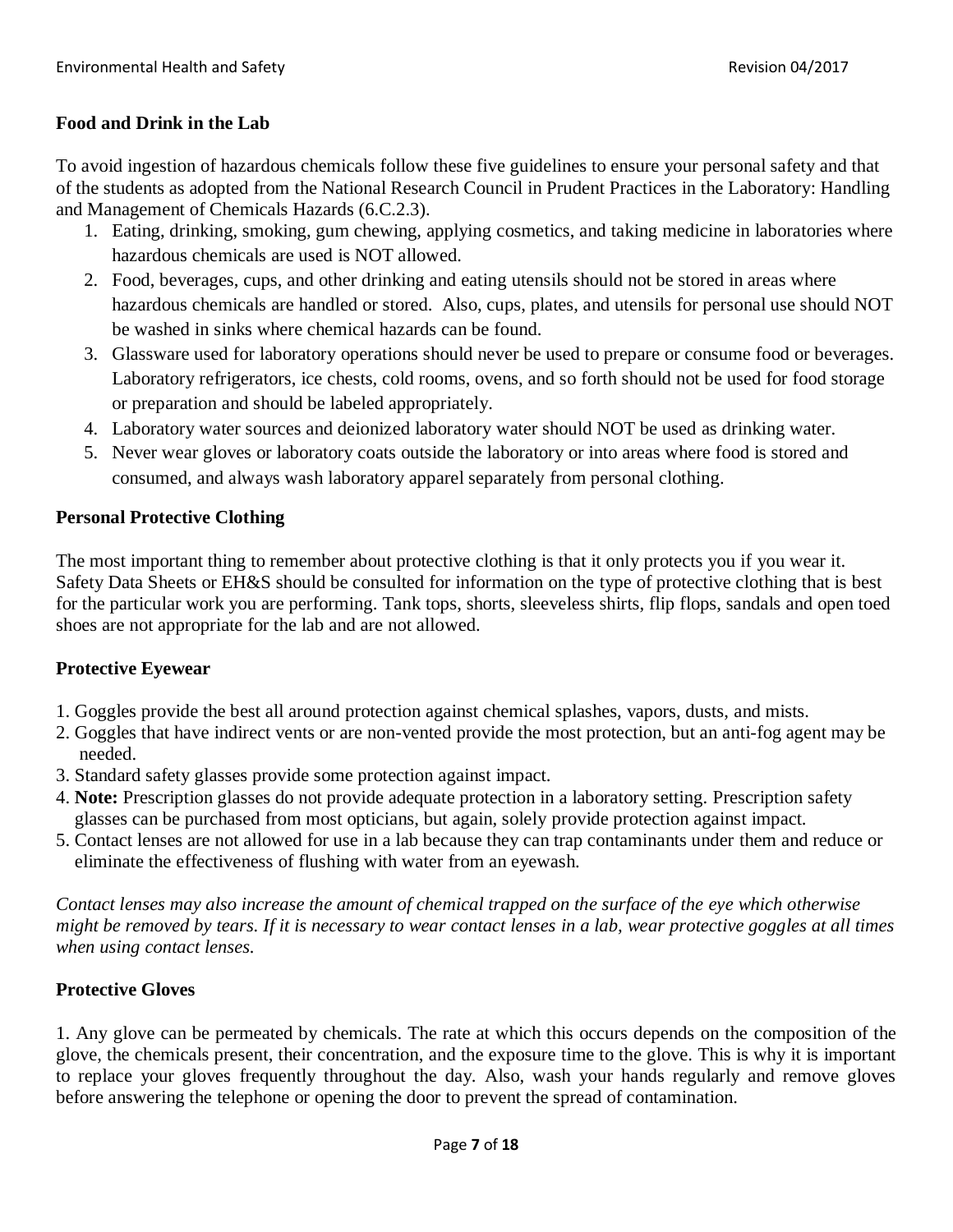2. If you are not certain which type of glove provides you with the protection you need, contact the SDS or EH&S and get specifics on required gloves.

3. Check gloves for cracks, tears, and holes before use.

4. Butyl, neoprene, and nitrile gloves are resistant to most chemicals, e.g., alcohols, aldehydes, ketones, most inorganic acids and most caustics.

5. Disposable latex and vinyl gloves protect against some chemicals, mostly aqueous solutions, and microorganisms as well as reducing the risk of product contamination.

6. Leather and other gloves will protect against cuts, abrasions, and scratches, but do not protect against chemicals.

7. Temperature resistant gloves protect against cryogenic liquids, flames, and high temperatures.

# **Other Protective Clothing**

- 1. There are many types of lab coats available. The primary purpose of a lab coat is to protect against splashes and spills. Lab coats should be nonflammable and be easily removed.
- 2. Lab coats must be worn in the laboratory when working with hazardous chemicals, infectious agents, radioactive materials, or other potentially hazardous materials.
- 3. Lab coats must not be worn in areas such as offices, lunch rooms, or other areas where potentially hazardous materials are not normally found.
- 4. Rubber coated aprons can be worn to protect against chemical splashes and may be worn over or under a lab coat for additional protection.
- 5. Face shields can protect against impact, dust, particulate, and chemical splashes for the face, eyes, and throat. However, always wear protective eyewear--such as goggles--underneath a face shield because a face shield only offers additional protection to the eyes. Chemical vapors and splashes can still travel under and around a face shield. If scratches or cracks are noticed in the face shield, replace the window.

# **Pregnancy and other health risks**

Faculty, staff, and students who are pregnant or have other health concerns may voluntarily contact EH&S for consultation and evaluation in reference to laboratory risks.

Pregnant faculty, staff, and students should consult their physician for advice on whether or not to perform experiments in the laboratory. It is encouraged that treating physicians be provided with a list of the chemicals that might be a source of exposure while in the lab. One should also check the Safety Data Sheets to be aware of the hazards of the chemicals. Upon receiving questions of health risks for a particular laboratory or section, faculty and Teaching Assistants (TAs) should direct the student or other staff member to EH&S and shall provide the student the appropriate Safety Data Sheets for the laboratory space(s) in question. EH&S will assist the student, staff, or faculty member in the review of the Safety Data Sheets and answer any questions regarding how they may reduce their personal health risks. Students, staff, or faculty requiring more detailed information regarding health risks will be referred to their personal physician. EH&S will respect the individual's privacy on all health matters discussed and thus, will not divulge such information to the faculty or TA.

If special accommodations are requested, EH&S will then conduct a meeting with the Center for Accommodations and Support Services (CASS). The CASS Office will determine if the student qualifies for an accommodation. EH&S will work closely with the Faculty member to ensure accommodations are appropriate and implemented. The student is able to appeal the decision of the CASS Office to the University's ADA Coordinator.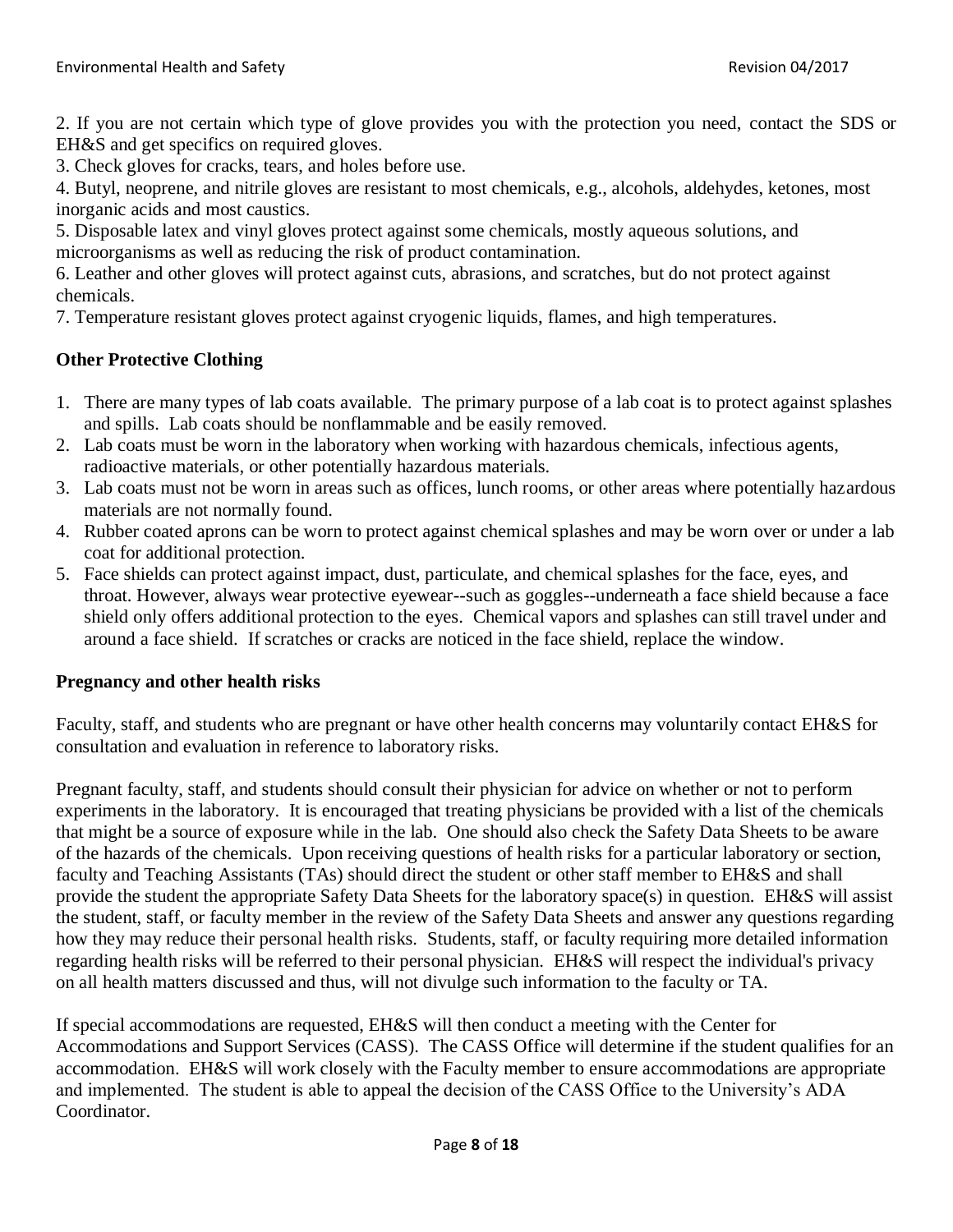# **Evacuation Procedures**

The following procedures and information are important in the event it is necessary to evacuate a laboratory.

1. Building evacuation may be necessary if there is a chemical release, explosion, natural disaster, or medical emergency.

2. Be aware of the marked exits in your area and building.

3. The evacuation alarm is a loud continuous siren or horn.

4. To activate the building alarm system, pull the handle on one of the red boxes located in the hallway. If there is a fire, call Campus Police at (915) 747-5611. Remember to give your location and the location and size of the fire.

The Physical Science Building has an emergency fan/purge system covering individual floors in the Chemistry wing (south end). When the system is activated, an evacuation alarm sounds, the exit doors from the floor are magnetically released, and the fans begin to exhaust the air from the floor.

The doors can be pushed open to allow occupants to leave.

5. Whenever the building evacuation alarm is sounded or when you are told to leave by the campus police, EH&S, or emergency response personnel, walk quickly to the nearest marked exit and ask others to do the same.

6. Outside, proceed to a clear area that is at least 100 yards from the building. Keep walkways clear for emergency vehicles.

7. To the best of your ability and without reentering the building, be available to assist EH&S and campus police in their attempts to determine that everyone has been evacuated safely.

8. An Emergency Command Post may be set up near the emergency site by emergency responders. Keep clear of the Post unless you have important information to render.

9. Do not return to the building until you are told to do so by the campus police or EH&S.

# **Emergency Equipment**

Know the location and how to use the emergency equipment in the laboratory. In the event of an emergency asking someone to locate the emergency equipment or reading the instructions on how to use it may not be possible. Also, eye injures may require finding emergency equipment without being able to see. To help locate and identify this equipment for emergencies, all emergency equipment should be marked with prominent signs. The following are recommendations on emergency equipment:

# **Emergency Showers**

1. An emergency shower may be used to suppress a fire or more commonly to decontaminate a person who has been exposed to chemicals.

2. Remove all clothing, jewelry, and shoes while standing under the shower. If these items are not removed, they will hold the chemicals against the skin and increase the damage.

3. Remain under the shower for a least 15 minutes, then seek medical attention.

4. Always keep the area under an emergency shower unobstructed. You do not want to waste time moving boxes, tables, or other items. Electrical equipment in the area can also present an electrocution hazard.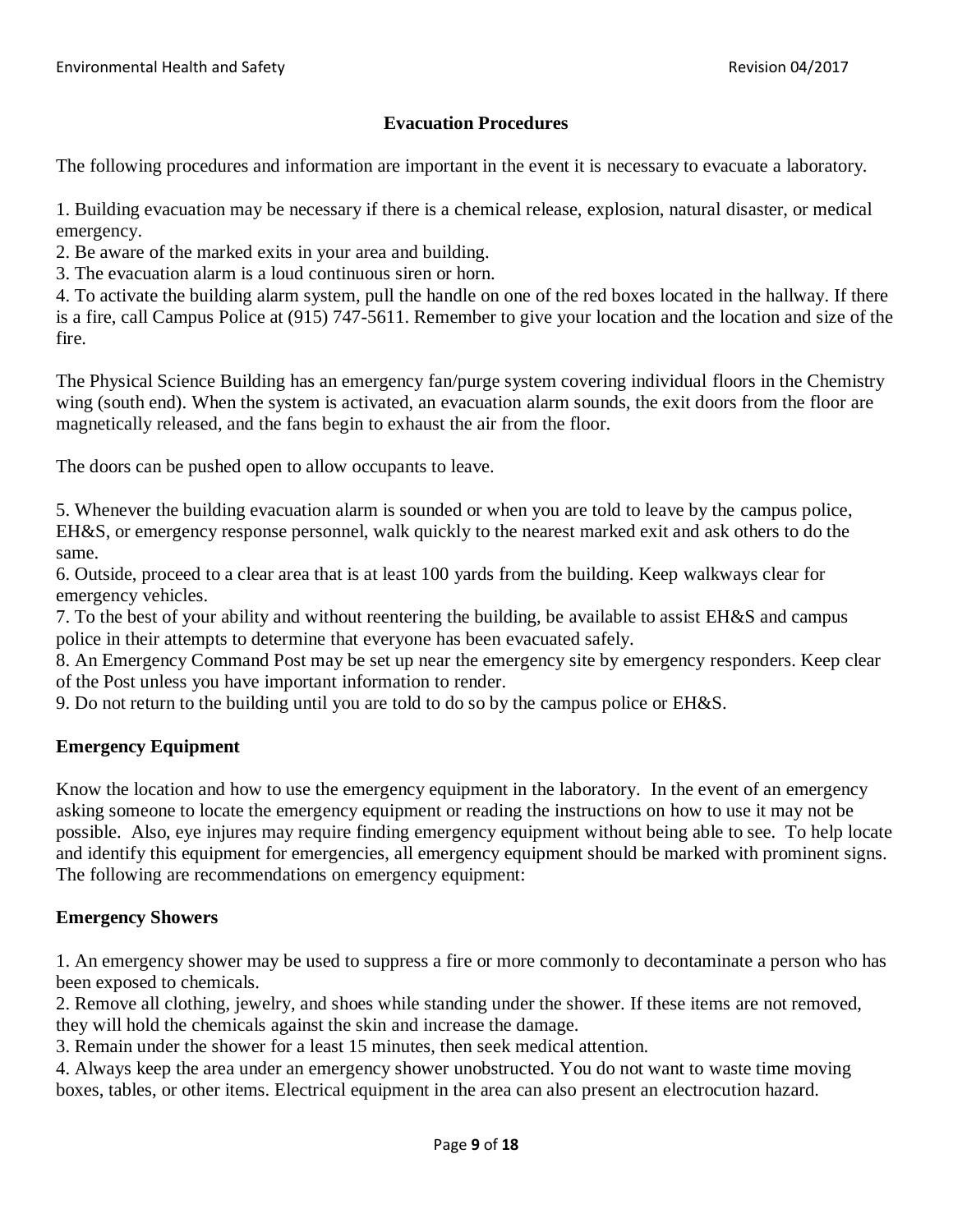5. Do not remove, tie, or secure the handle or ring of the shower if it will interfere with the operation of the shower.

# **Eyewashes**

1. To ensure a clean supply of water in the eyewash, it should be operated regularly (weekly) to flush any impurities that may accumulate.

2. Never hesitate to flush your eyes immediately if chemicals are splashed in them. A delay of seconds could cause damage.

3. If chemicals are splashed into the eye, hold the eye lids open and flush with water continuously for at least 15 minutes.

4. Hold the eyelid open and move the eye up and down and sideways to wash thoroughly behind the eyeball where chemicals could be trapped.

5. Seek medical attention.

6. A continuous flow eyewash is preferred over a portable or self-contained eyewash. Portable and selfcontained eyewashes have several disadvantages: limited supply of water, they readily become contaminated with microorganisms, and they require the use of your hands which prevents you from holding the eyelids open.

# **Fire Extinguisher**

1. Almost all lab areas are equipped with a carbon dioxide or an ABC dry chemical powder fire extinguisher.

- a. The ABC extinguishers work well on a paper, chemical, or electrical fire.
- b. The carbon dioxide extinguisher are good for chemical or electrical fire.
- c. A carbon dioxide extinguisher is the one of choice for electrical equipment.
- d. Never use water extinguisher on an electrical fire.

e. Only a Class D combustible metal fire extinguisher can be used on a metal (magnesium, sodium, potassium, etc.) fire.

2. If you have been trained, only attempt to extinguish small fires and always fight a fire from a position that allows escape.

3. To use a fire extinguisher, follow these four steps,

- a. Pull the pin
- b. Aim the extinguisher nozzle at the base of the fire
- c. Squeeze the handle to release the extinguishing media
- d. Sweep the nozzle from side to side at the base of fire starting at the front and working forward until it is out.
- 4. Remember the word PASS when using a fire extinguisher: **P**ull, **A**im, **S**queeze, and **S**weep.

5. If you cannot extinguish the fire in approximately 15-30 seconds, evacuate the area, close the door as you leave, and activate the fire alarm.

6. If you notice that a fire extinguisher has been used, found vandalized, or for any other reason is in need of service, call EH&S (915-747-7124) for replacement. All fires should be reported.

7. For training encompassing fire prevention, evacuation, responding, hands on fire extinguisher use, or determining whether a fire extinguisher is needed in your work area, call the EH&S Office (915-747-7124).

# **Spill Equipment**

1. Supplies for cleaning up a minor chemical or biological spill should be purchased and kept "on hand" in the laboratory.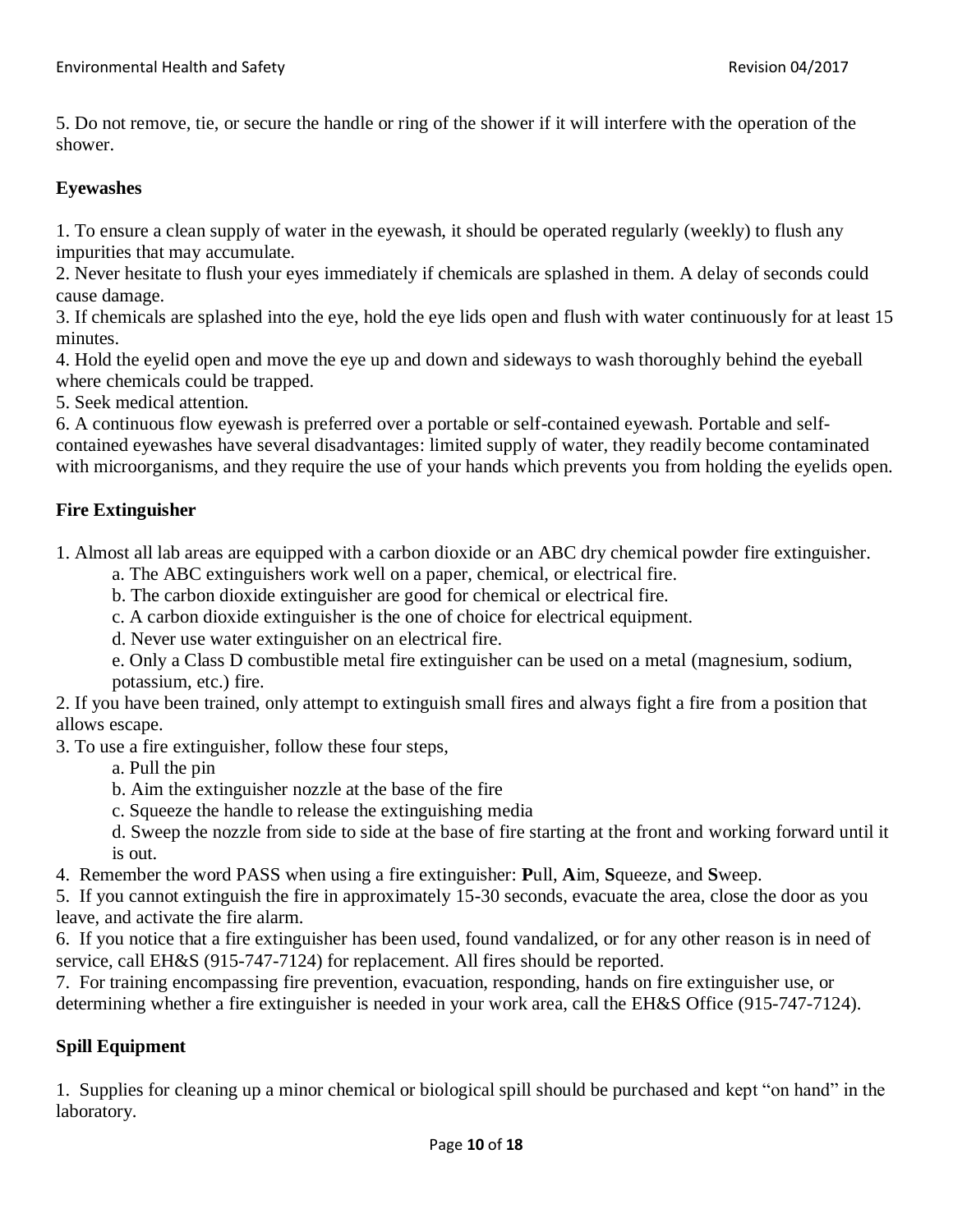2. Supplies to have for a chemical spill include: spill pillows, an inert absorbent such as vermiculite, a plastic (non-sparking) scoop, plastic bags to put the spilled material into, heavy gloves, goggles, and sodium bicarbonate or other base to neutralize acids.

3. Supplies to have on-hand for a biological spill include: paper towels, plastic bags and a container of 1:10 bleach solution.

# **Chemical Safety Equipment**

Chemical safety equipment includes chemical fumehoods and canopy hoods. This equipment is provided in laboratories to enable you to work safely with chemicals. In order to use this equipment properly you should have a general understanding of how it works.

# **Chemical Fumehood Description**

There are basically five different types of chemical fumehoods: standard, bypass, auxiliary air, perchloric acid, and hoods used for radioisotopes.

- 1. Chemical Fumehoods:
	- a. air is drawn through the front opening of the fumehood, across the work surface;
	- b. through one or more baffles at the rear of the hood;
	- c. air flows up through the ductwork and into the blower located on the roof;
	- d. air flows out the exhaust stack and away from the building and any air intakes.
- 2. Standard Fumehoods

a. Consist of a vertically sliding sash or horizontally sliding sash, rear baffle(s), a

blower, and the ductwork which connects the hood to the blower.

b. The fan will draw air through the face of the hood at a certain rate, usually 80 -100 feet per minute (fpm) with the sash wide open. The velocity though the hood opening will vary depending on the position of the sash. As the sash is lowered, the velocity through the hood opening will increase. c. The air velocity may be so high that it can knock over graduated cylinders or pull paper up into the blower. This is a disadvantage for this type of hood.

3. Bypass Fumehoods

a. Consist of the same elements as a standard fumehood with the addition of a bypass. The bypass is a grille or set of louvers located at the upper front side of the hood.

b. The operation of the bypass depends on the position of the sash. When the sash is wide open, the bypass is blocked - when the sash is lowered, air will flow through the bypass as well as through the front opening of the hood.

c. This design keeps the velocity through the base of the hood fairly constant and eliminates the problem of having very high velocities at the hood opening.

#### 4. Auxiliary Air Fumehoods

a. An auxiliary air fumehood consists of the same elements as a bypass hood with the addition of an outside air supply. An additional blower and ductwork is required to supply outside air to the hood opening.

b. This fumehood design is very efficient because a smaller volume of conditioned room air is exhausted through the hood.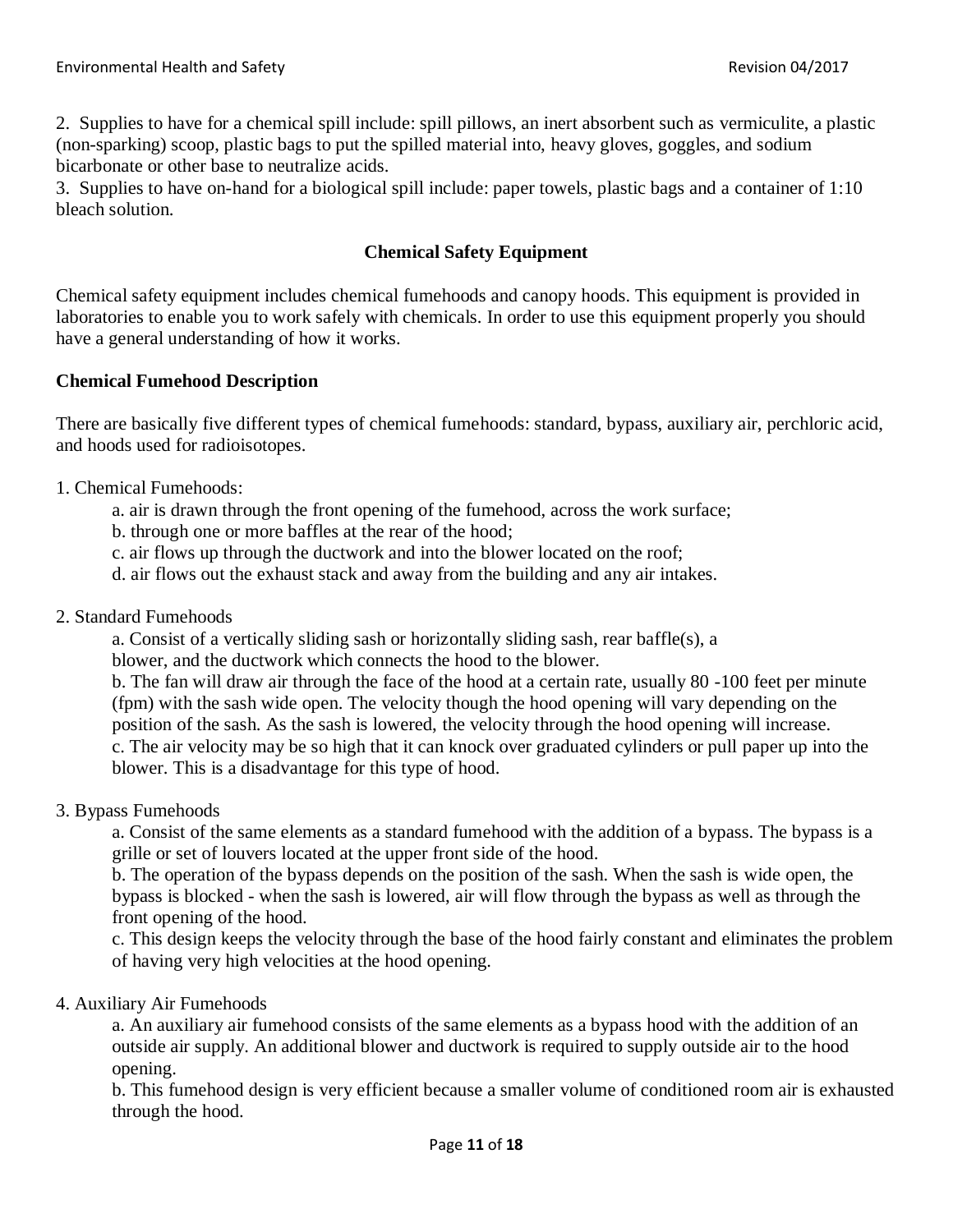c. Auxiliary air fumehoods also have disadvantages: cold or hot outside air may be blown onto the user of the hood and these hoods are difficult to design so that they perform properly.

#### 5. Perchloric Acid Fumehoods

a. A perchloric acid fumehood is a special adaptation of a standard, bypass, or auxiliary air fumehood for the use of perchloric acid.

b. The hood is constructed of stainless steel and other non-reactive materials. It is equipped with water sprays along the length of the exhaust duct, including near the blower and inside the top of the fumehood.

c. The water sprays are activated to wash down any perchloric acid residues that may have been deposited within the system. The fumehood should be washed down after each use.

d. Perchloric acid residues are potentially explosive.

e. Ideally, perchloric acid fumehoods should be used for perchloric acid only. If organics must be used in a perchloric acid hood, thoroughly wash down the fumehood first. Never use perchloric acid and organics in the hood at the same time. Perchloric acid, in contact with organic materials, can ignite spontaneously.

#### 6. Radioisotope Fumehoods

a. This type of hood is constructed and sealed to eliminate any cracks or crevices that may allow the accumulation of radioactive material. It may be a standard, bypass, or auxiliary air fumehood. b. The interior of the radioisotope fumehood should be designed to be easy to clean and contain any spills that might occur within it.

#### **Proper Use of Chemical Fumehoods**

1. Equipment and other materials should be placed at least six inches behind the sash. This will prevent chemical vapors from escaping into the lab due to air turbulence.

2. When the hood is not in use, pull the sash all the way down. While personnel are working in the hood, pull down the sash as far as is practical. The sash is your protection against fire, explosions, chemical splashes, and projectiles.

3. Do not keep loose papers, paper towels, or tissue wipes in the hood. These materials can get drawn into the blower and affect the hood's performance.

4. Do not use a fumehood as a storage cabinet for chemicals. Excessive storage of chemicals and other items will disrupt the air flow in the hood. In particular, do not store chemicals against the baffle at the back of the hood. This is where the majority of the air is exhausted.

5. If large equipment must be kept in a fumehood, set it on blocks about 1 ½ inches above the work surface to allow air to flow underneath. This reduces turbulence within the hood and increases its efficiency.

6. Do not place objects directly in front of a fumehood (such as refrigerators or lab coats hung on the controls). This will disrupt the air flow and draw contaminants out of the hood.

7. Keep in mind that modifications made to a fumehood system, e.g., adding on a snorkel, can render the entire system ineffective.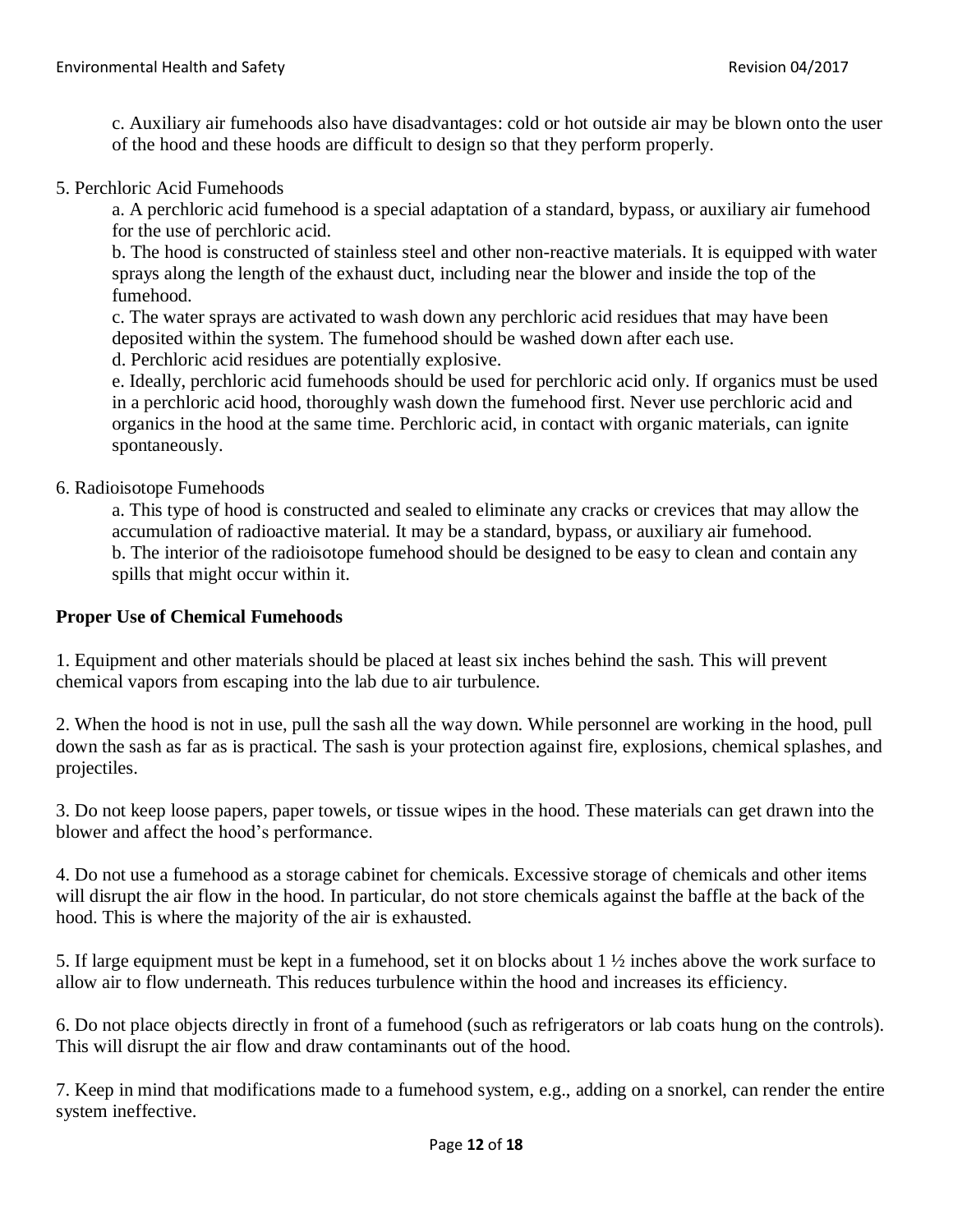8. Minimize the pedestrian traffic immediately in front of a hood. Walking past hoods causes turbulence which can draw contaminants out of the hood and into the room.

9. The EH&S office inspects chemical fumehoods annually to ensure they are working properly. If you suspect that your fumehood is not working properly or for any other questions regarding fumehoods, call the EH&S office, (915) 747-7124.

## **Canopy Hoods**

1. Canopy hoods are generally suspended from the ceiling, usually overhanging an exhaust pod of some equipment.

2. The intake velocity quickly diminishes with distance from the canopy hood. This makes canopy hoods very limited in their effectiveness at removing contaminants.

3. To assist a canopy hood in capturing and exhausting chemical vapor, the canopy hood intake should be placed as close to the contaminant source as possible. An example where a canopy hood is useful, is at an exhaust point of an Atomic Absorption unit.

## **Laboratory Safety Checklist:**

| Department           |                        | <b>Building</b> |
|----------------------|------------------------|-----------------|
| <b>EHS</b> Inspector |                        | Room            |
| Date                 | Principal Investigator |                 |
| Contact              | Phone                  |                 |

 $S = S$ atisfactory N = Needs Improvement N/A = Not Applicable

#### **Chemical Waste**

Containment and Storage

- 1. All containers are closed unless actively receiving waste.
- 2. No containers are leaking.
- 3. All containers are compatible with their contents.
- 4. No waste is poured down the drain without prior approval by the Hazardous Materials Division of EH&S.
- 5. The location of waste pick-up is in the immediate vicinity of point of generation and under supervision of the person who generated it.
- 6. Less than one quart of acutely hazardous waste is present.
- 7. Less than 55 gallons of possibly hazardous waste is present. (If more than 55 gallons is present, has a request for disposal form been submitted? Yes No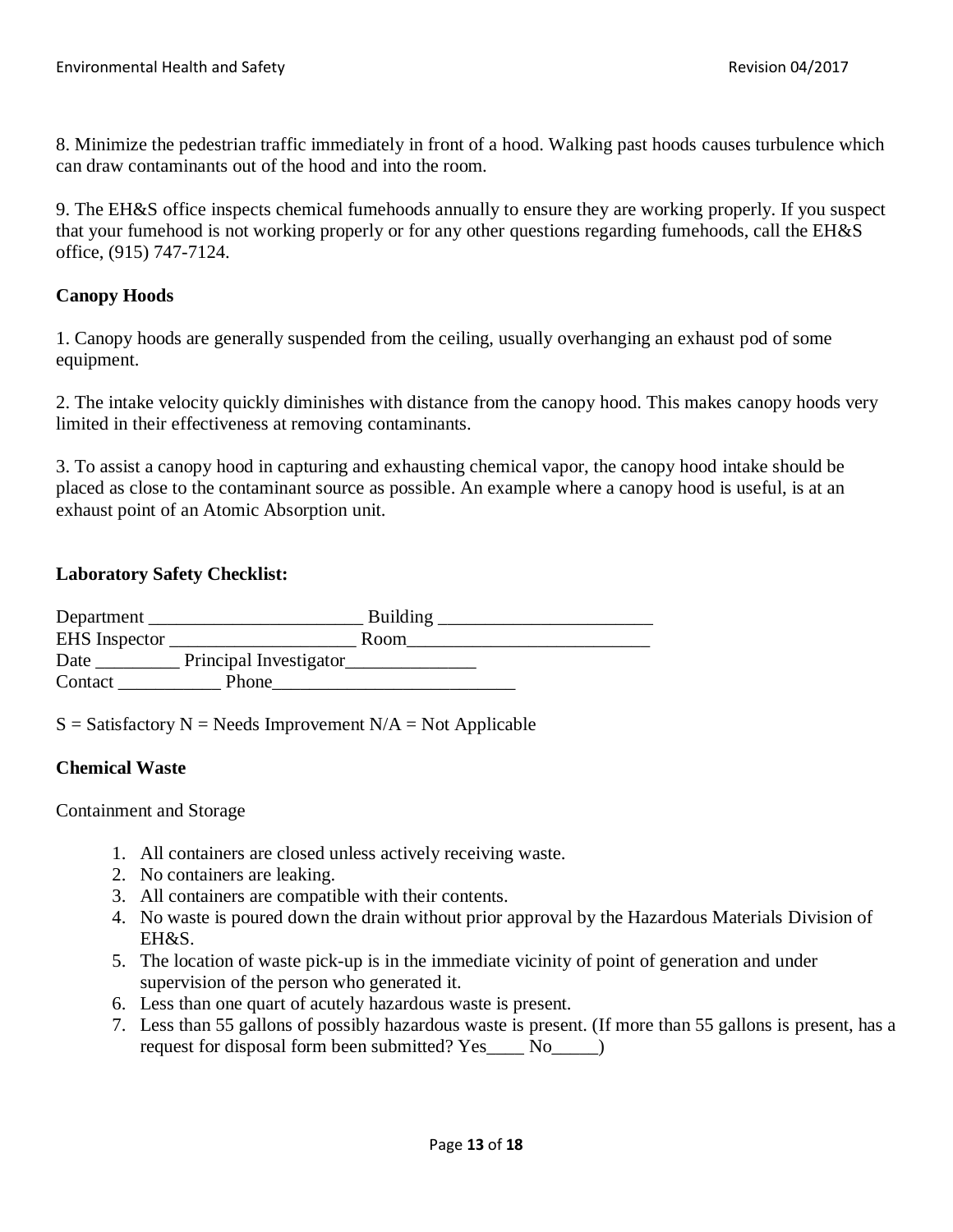# Labeling

- 1. All containers are labeled with the words "waste" or "spent" and their codes are identified.
- 2. No containers are labeled with the words "hazardous" or "non-hazardous".

# Disposal

- 1. Each waste container that is ready for disposal has a properly filled out waste pick-up request form attached to it.
- 2. For containers ready for disposal a properly filled out pick-up request form has been forwarded to EH&S. (The pick-up request forms are available through EH&S at 915-747- 7124.)

# **Special Waste**

Sharps

- 1. All sharps are deposited into red sharps containers which will be picked up by EH&S.
- 2. There is no evidence of bent, capped, or clipped needles.

# Animals

- 1. All animals and animal packs are kept frozen and double bagged until authorized disposal.
- 2. Bedding from animals intentionally exposed to pathogens is treated in the lab autoclave.

Pathological Waste and Blood or Blood Products

• All pathological waste and blood or blood products are either treated [autoclaved] in the lab or picked up by a licensed disposal company. All waste picked up by a licensed disposal company must be manifested and a copy furnished to EH&S.

Microbiological Waste

• All microbiological waste is treated in the lab or autoclaved.

Disposal of Special Waste in the Lab

- 1. A log is kept of all special waste treated in the lab.
- 2. A lab which generates more than 50 lbs. of special waste per month has a written procedure for operation and testing of equipment and for the preparation of any chemicals used if waste is treated in the lab.
- 3. The bags or containers of special waste are labeled "treated" and are placed into another bag of a different color that is also opaque. This is done before the bag is thrown into the regular trash.

# **Radioactive Materials**

Labeling

1. Area is posted with "Radiation" or "Radioactive Material" signs if radioactive materials are evident.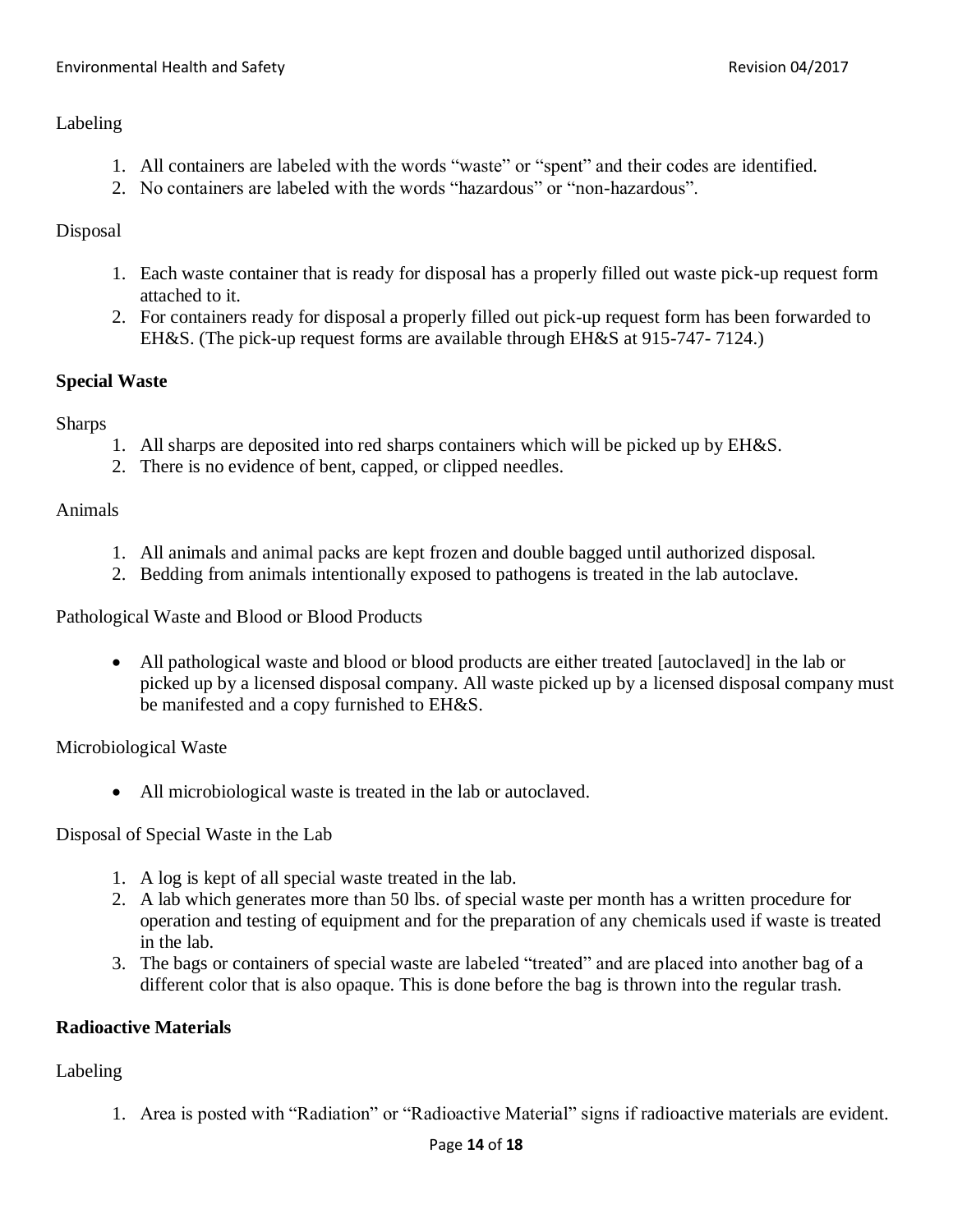- 2. Radioactive sharps are deposited into puncture resistant, marked containers.
- 3. Radioactive material storage units are posted with proper signage or pictograms.
- 4. Containers that do not hold radioactive materials are not labeled "Radioactive".

#### Work Area

- 1. All materials containing isotopes are shielded.
- 2. Film badges are stored away from isotopes.
- 3. Isotopes are secured when not attended.
- 4. Food and drinks are not in the lab at anytime.

#### Records

- 1. Records of Disposition of isotopes are current.
- 2. Quarterly inventory is current and available.

#### **Controlled Substances**

## Security

- 1. Security is adequate to prevent unauthorized use, access, and diversion of controlled substances.
- 2. Controlled substances are stored in a locked cabinet.

#### Records

• Records of purchases, acquisition, dispensations, and disposal of controlled substances are kept.

#### **Hazard Communication Act**

Safety Data Sheets (SDS), formerly MSDS.

- 1. SDSs are available and readily accessible for every hazardous chemical present.
- 2. Lab personnel need to know when and how to obtain SDSs.

#### Labels

- 1. The labels on incoming chemical containers are not removed or defaced.
- 2. Secondary containers, other than ones for immediate use, are labeled with the identity of their contents.

# **Training**

o All lab personnel have had Hazard Communication training.

# *The items in this section represent well established safety and health guidelines that should be followed in all laboratories.*

# **Personal Protective Clothing**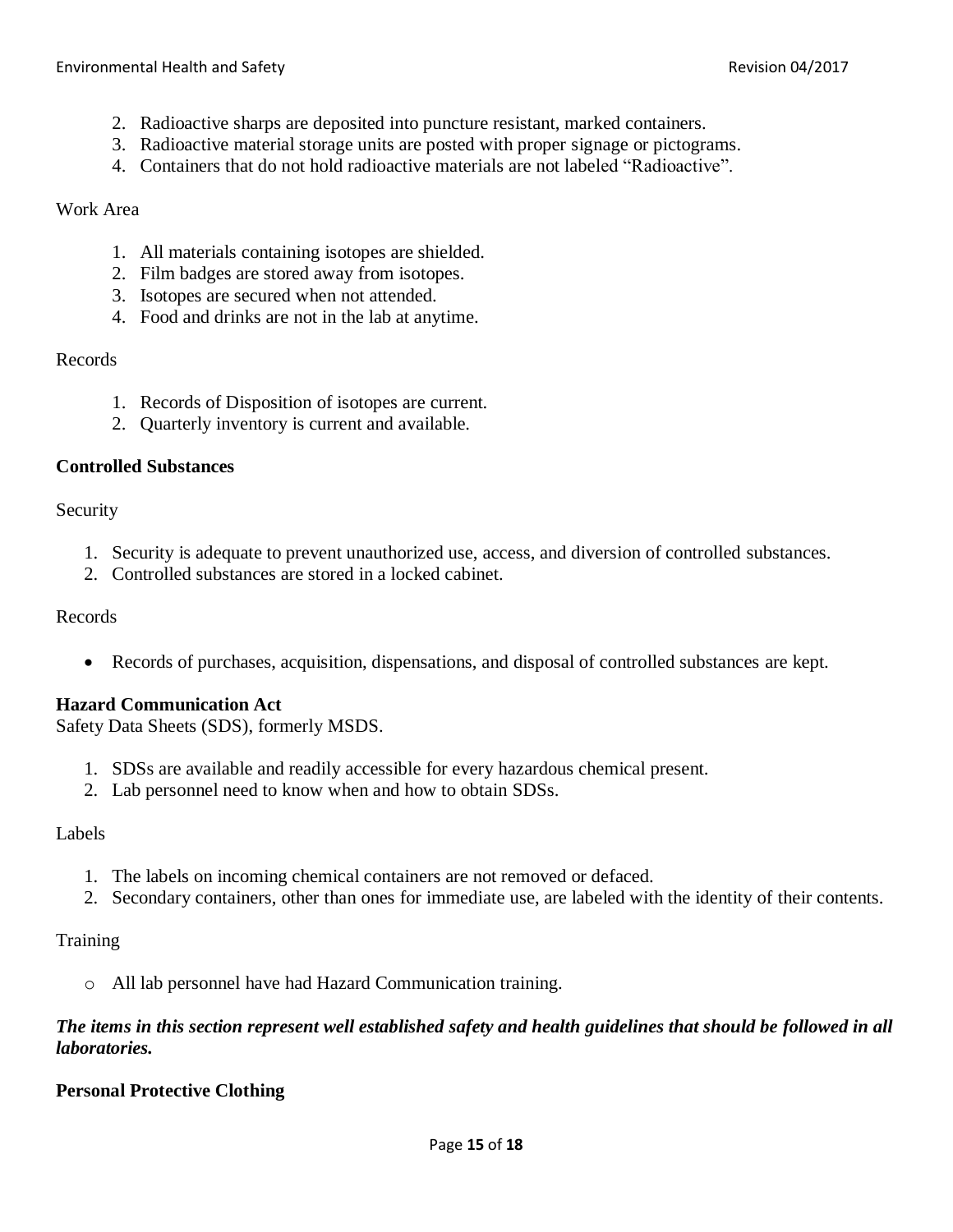- 1. The appropriate personal protective clothing for work being performed is present and in good condition.
- 2. Lab personnel wear appropriate personal protective clothing while working in the lab.
- 3. Lab personnel wear appropriate lab attire when working in the lab. Tank tops, shorts, sleeveless shirts, flip flops, sandals and open toed shoes are not appropriate for the lab and are not allowed.
- 4. Lab personnel are encourage to bring or to have on hand in the laboratory an extra pair of closed toed shoes, pants and a sleeved shirt to change into during the warm summer months when working with hazardous materials in the lab.

## **Personal Protective Equipment**

- 1. Fumehoods are working properly and only essential items are stored in them.
- 2. Fumehoods have been tested by EH&S within the past year.
- 3. The fumehood sash is pulled down as far as is practical.
- 4. Biological safety cabinets are used properly and are certified on an annual basis.
- 5. Every time a Biological safety cabinet or fume hood is moved, it needs to be recertified and inspected, respectively.

## **Emergency Equipment**

- 1. Emergency showers are available and are unobstructed.
- 2. Emergency showers have been tested within the past year.
- 3. Eyewashes are available, are unobstructed, and are activated weekly by lab personnel to flush impurities through them.
- 4. Lab personnel are trained in the use of fire extinguishers.
- 5. Whenever a fire extinguisher has been used, the Campus Police (915-747-5611) and/or EH&S (915- 747-7124) are notified.

# **Fire/Life Safety**

- 1. All exits and walkways in the lab are clear and unobstructed.
- 2. Lab doors are kept closed to provide a fire and smoke barrier.
- 3. The storage of combustibles, e.g., cardboard boxes and paper towels is minimized.
- 4. Bunsen burner tubing is checked regularly and if found cracked or brittle, is replaced.
- 5. Vacuum pumps are properly maintained and are stored away from flammable chemicals and combustible material. If possible, vacuum pumps should be placed in a secondary container in the case that there is a leak.

#### **Electrical Safety**

- 1. All electrical cords are in good condition. None have cracked, brittle, or frayed insulation.
- 2. All electrical equipment is properly grounded.
- 3. No electrical extension cords are above the ceiling or behind walls.
- 4. The use of extension cords in the lab is minimized.
- 5. No electrical cords are on the floor where they could be a tripping hazard.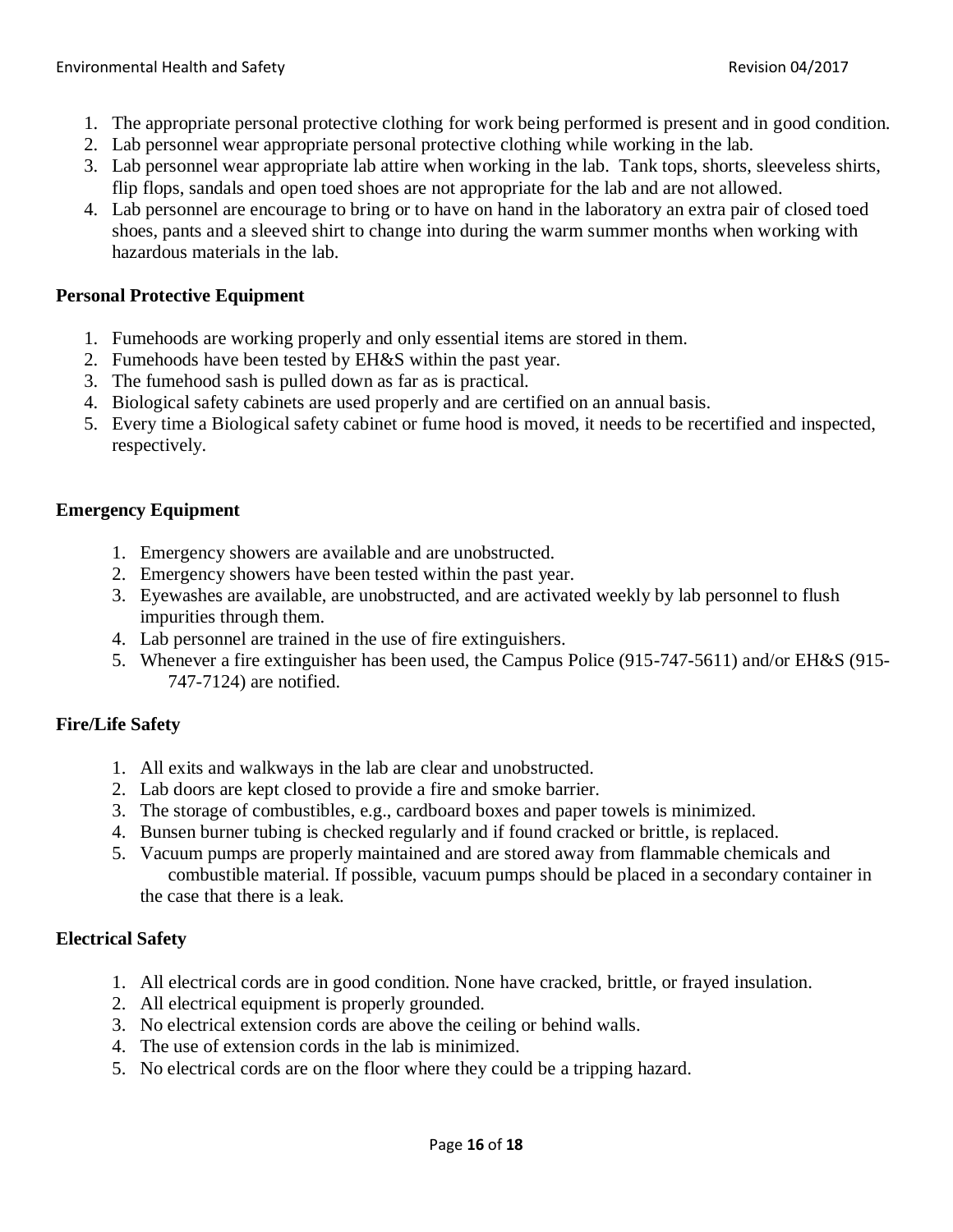# **Chemical Storage**

- 1. All chemicals are stored by hazard class, e.g., flammable, oxidizer, acid, base, reactive, and toxic.
- 2. No breakable chemical containers are stored on the floor unless placed in a secondary container.
- 3. All chemical containers are kept closed if not in use.
- 4. No hazardous chemicals are stored above eye level.
- 5. Flammables stored in the lab are minimized and are kept in flammable storage cabinets or in refrigerators rated for flammable storage.
- 6. Flammables are never stored in standard household refrigerators.
- 7. Chemicals are dated when received and opened—particularly peroxide forming chemicals such as ethers.
- 8. Compressed gas cylinders are safely and appropriately secured and the safety cap is in place when not in use.
- 9. Hazardous gases are used only in chemical fumehoods.

# **Physical Hazards**

- 1. All belt driven vacuum pumps are protected with belt guards.
- 2. All fans are guarded.
- 3. Glassware used at pressures other than ambient are taped or shielded.
- 4. Glassware for disposal is deposited into puncture resistant containers which are provided and collected by EH&S .

#### **Radioactive Materials**

- 1. Radioactive waste is kept in only one designated and marked area.
- 2. Radioactive material records are kept in a separate book.
- 3. Film badges are worn whenever using isotopes.

# **Spill Control**

- o Spill control materials are available in every laboratory via the EH&S provided Spill Kit bucket. Additional buckets or replacement items are available upon request from EH&S.
- o For after hours spill assistance contact Campus Police at (915) 747-5611. Campus Police will notify the on-call EH&S personnel.

#### **References**

- 1. American Chemical Society. Safety in Academic Chemistry Laboratories, 7<sup>th</sup> Edition, 2003.
- 2. Chemical Rubber Company, *CRC Handbook of Laboratory Safety*, 5th Edition, 2000.
- 3. National Research Council. *Prudent Practices in the Laboratory - Handling and Management of Chemical Hazards*, 2011.